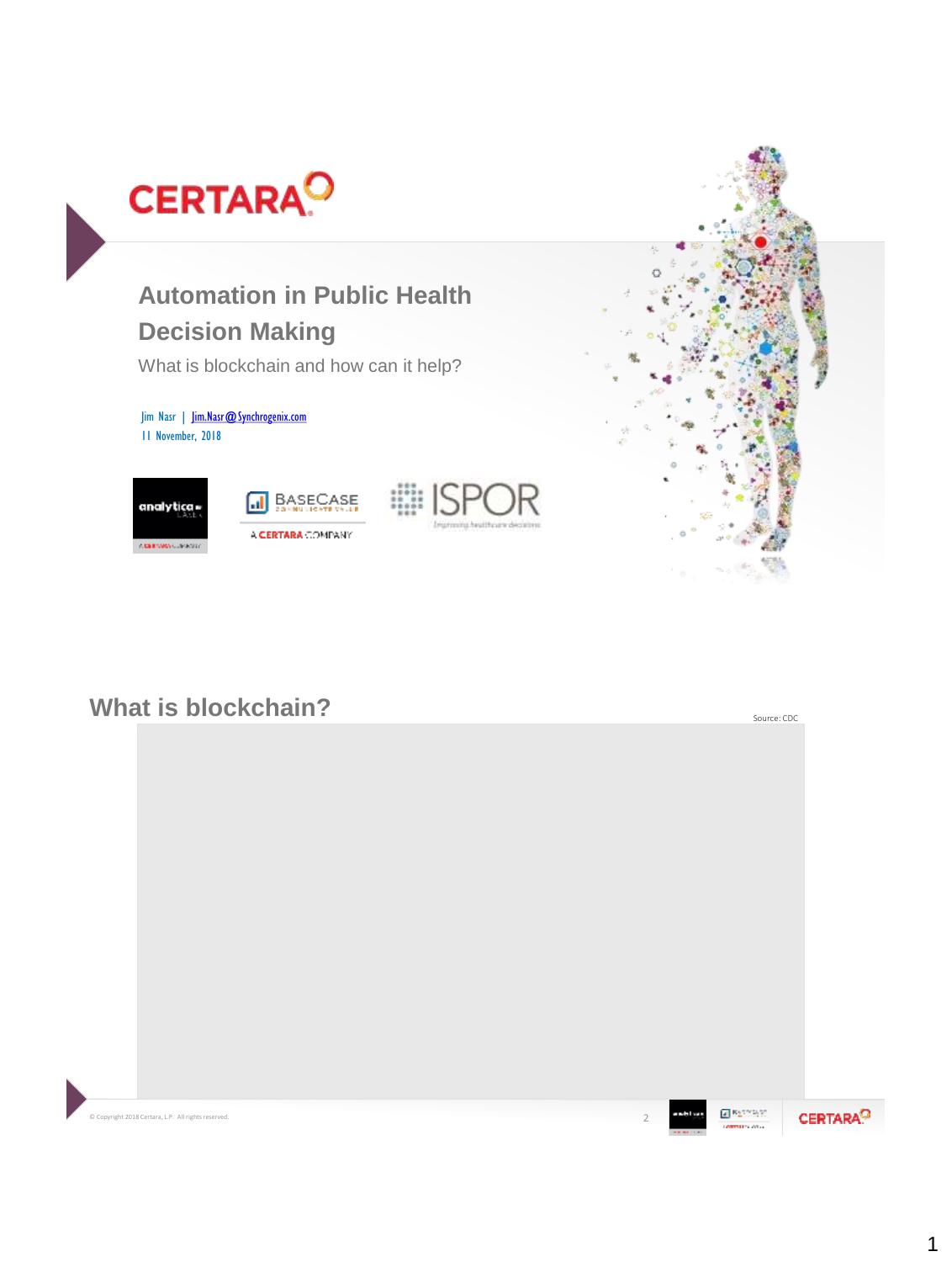

**Private vs. Public Distributed Ledger Technology (DLT)**

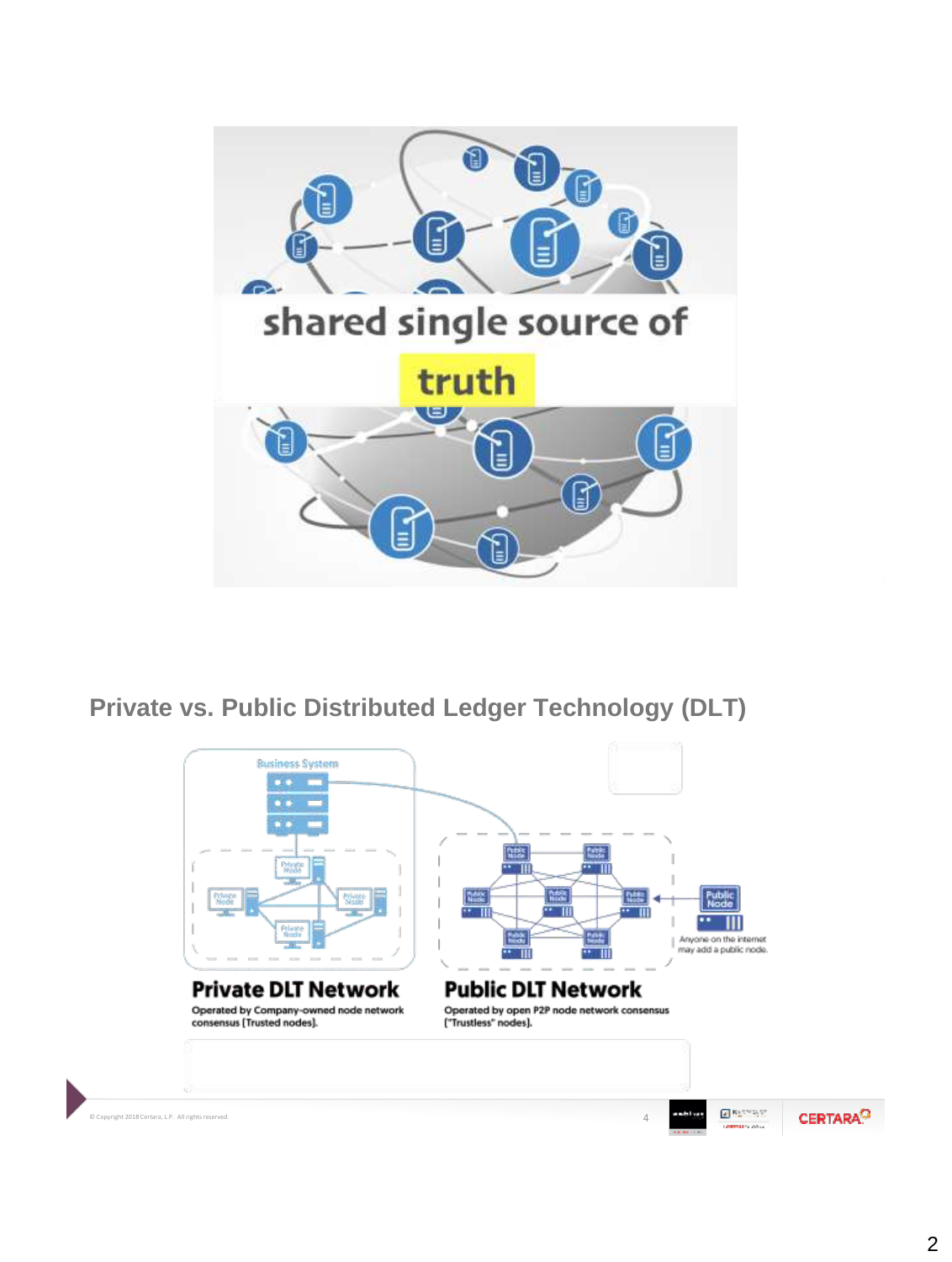## **DNA of Public DLT**



**It's a matter of trust.**

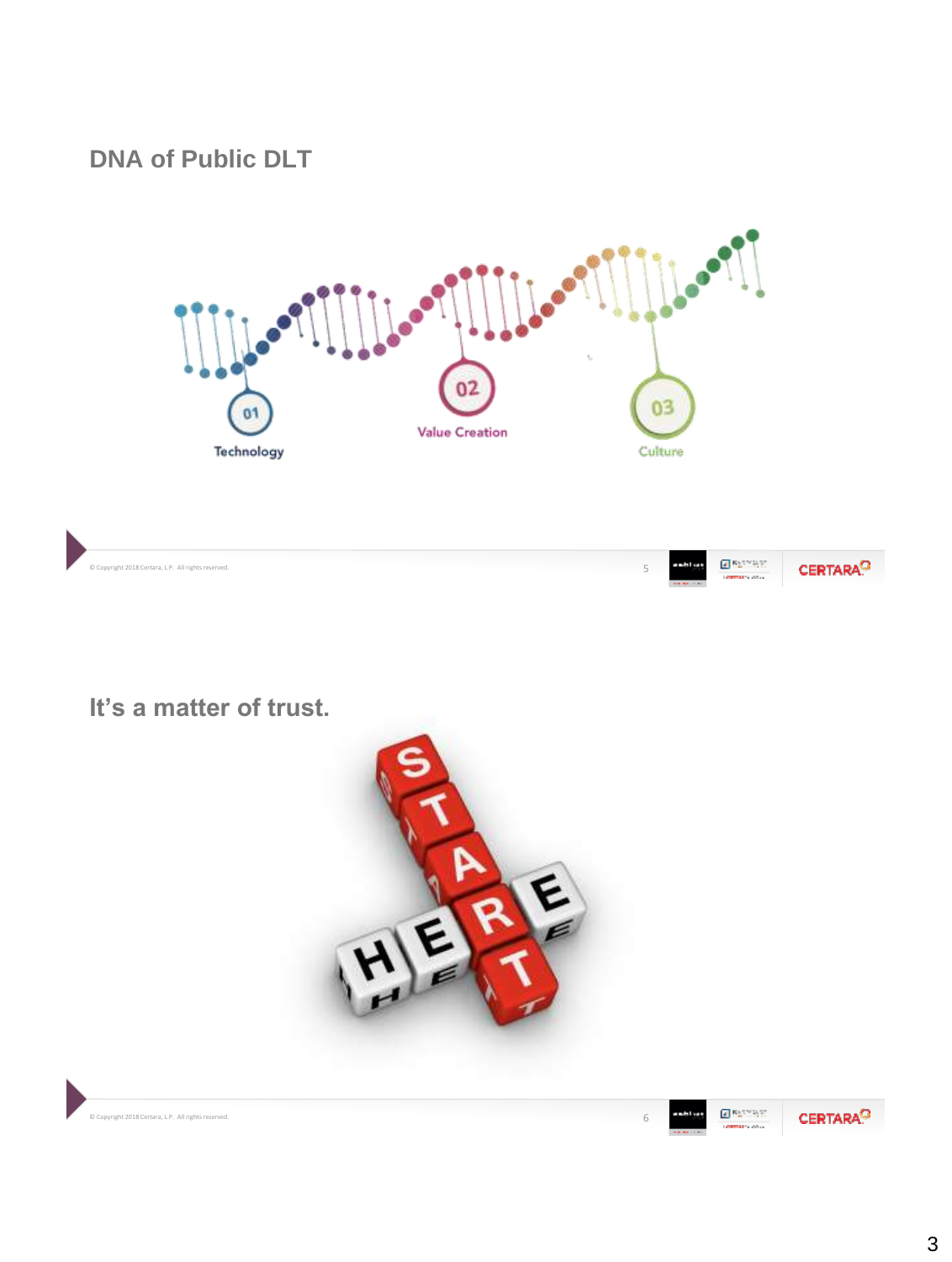



#### **But #becraeful!**

- o Garbage in, tamper-proof garbage forever
- o Mapping real-world to digital
- o Identifying things & people
- o Scaling governance
- o Legacy (i.e. all) data

2018 Certara, L.P. All rights reserved.



 $\mathbb{Z}$  Rammar **CERTARA<sup>Q</sup>** 

4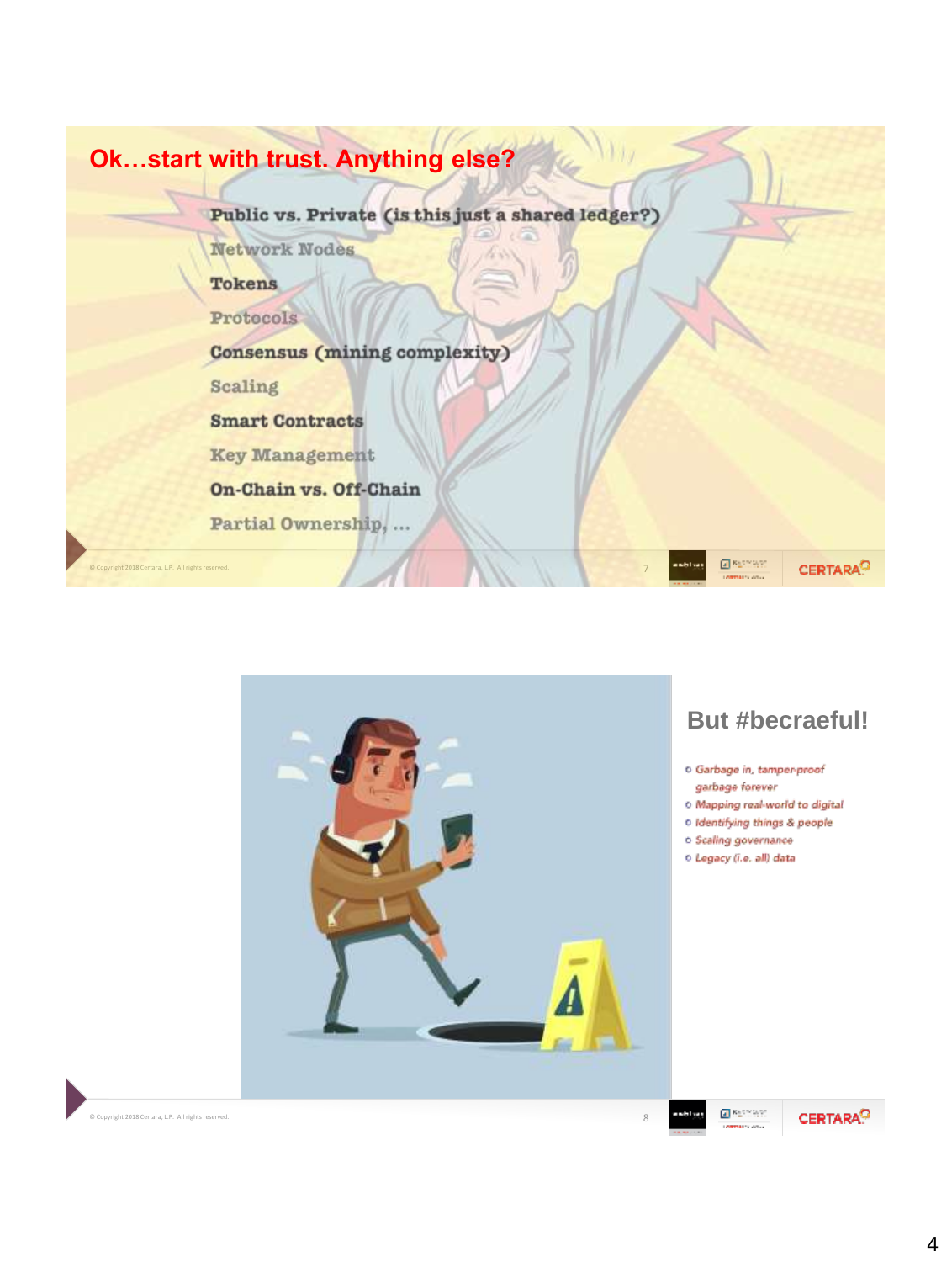#### **Trough of Disillusionment**



## **Public Health and Life Science use cases**



 $\frac{1}{2}$ th 2018 Certara, L.P. All rights reserved.  $10$ 

**Z** Barream **CERTARA<sup>Q</sup>**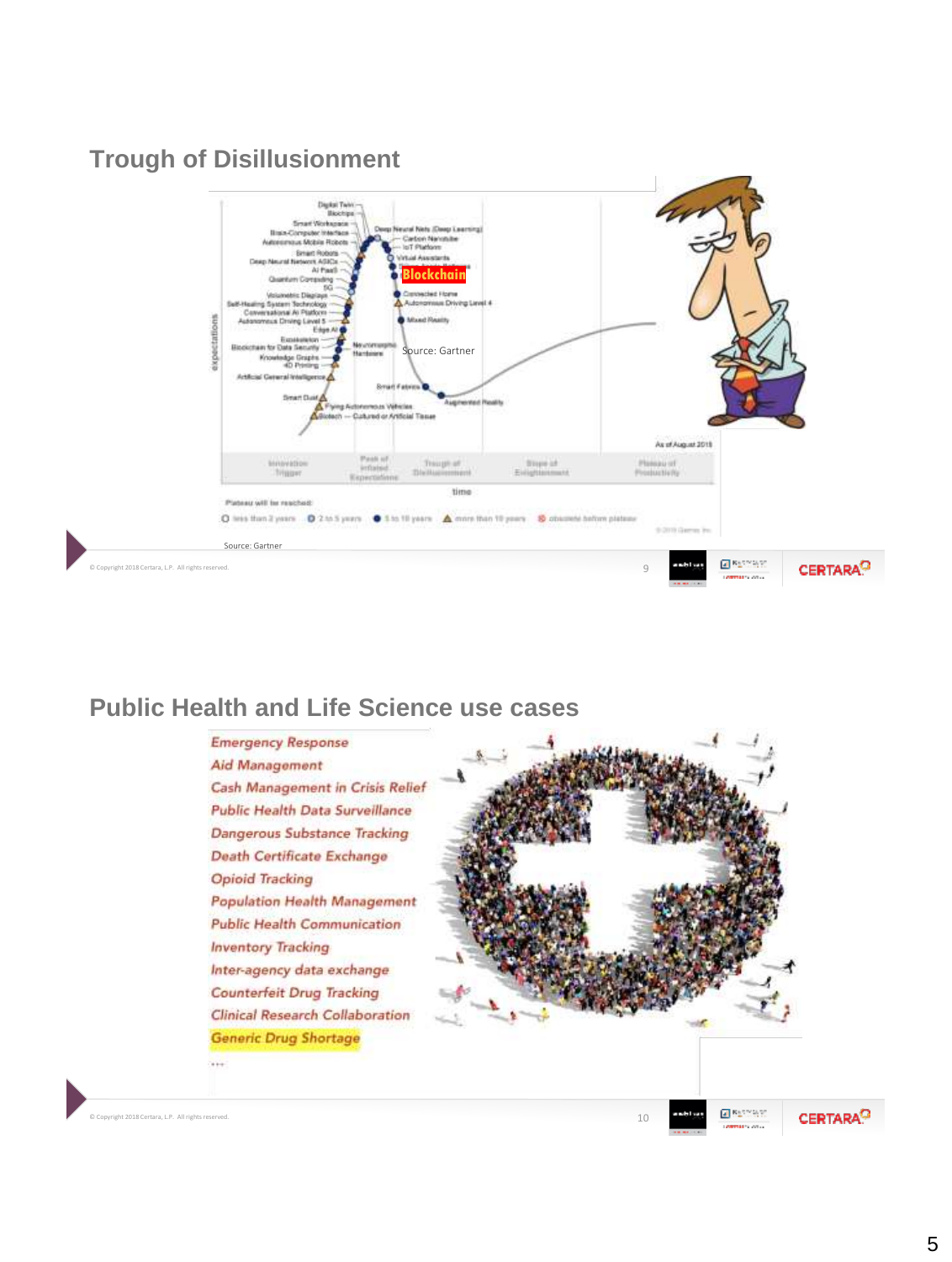

# **Generic drug supply shortage demo**

| SENDING ORDER SHERTAGE.<br>SIGN IN<br>USERVANE ER SMAG<br><b>STARR</b>                             |  |
|----------------------------------------------------------------------------------------------------|--|
| $\circ$<br>PASSWORN<br>$\Box$ Interests instances<br><b>THE REAL PROPERTY</b><br><b>CONTRACTOR</b> |  |
| -                                                                                                  |  |
|                                                                                                    |  |